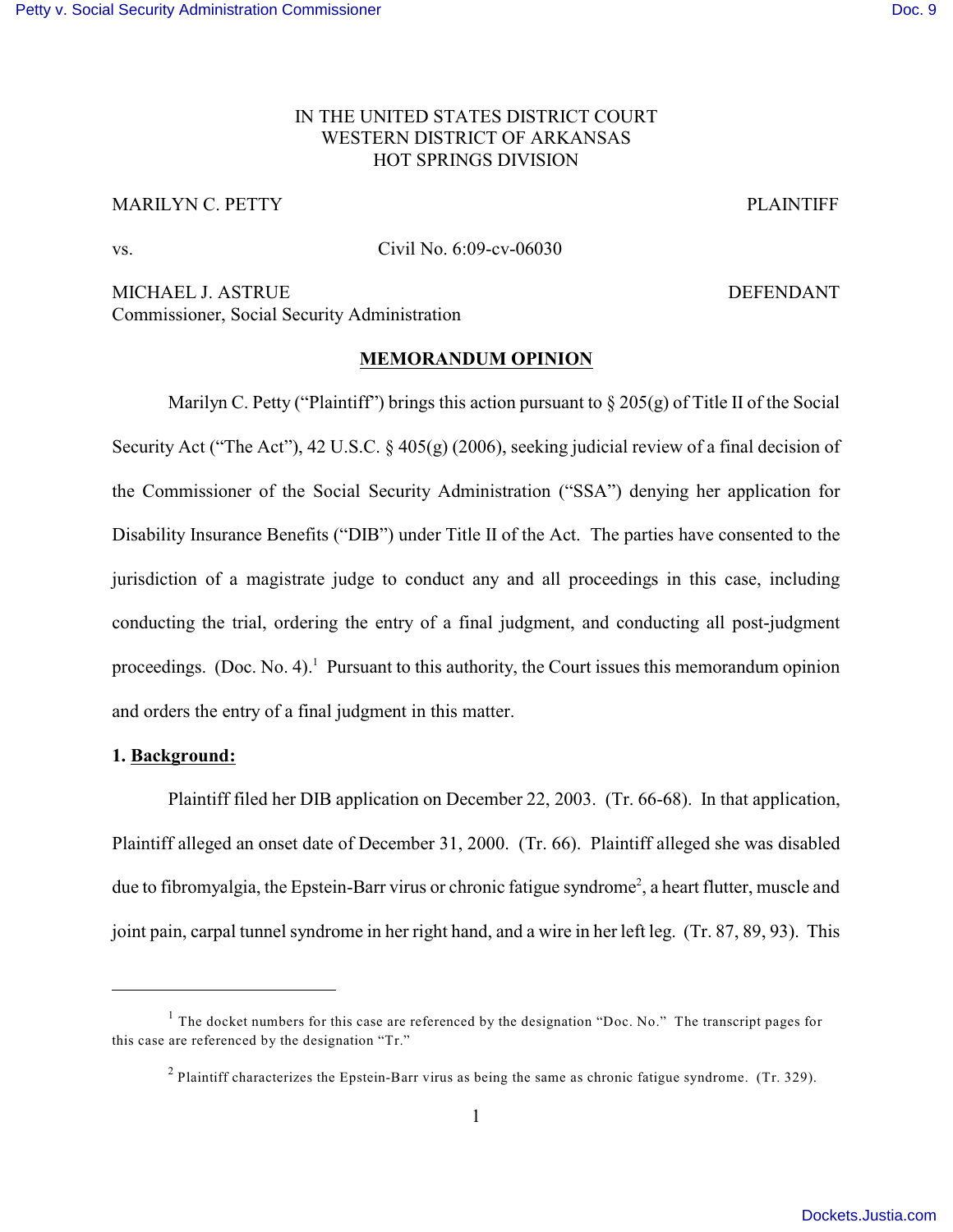application was initially denied on March 19, 2004 and was denied again on reconsideration on February 7, 2005. (Tr. 49-52). Thereafter, Plaintiff requested an administrative hearing on her application. (Tr. 65). This hearing request was granted, and a hearing on this matter was held on March 23, 2006 in Hot Springs, Arkansas. (Tr. 289-307). Plaintiff was present and was represented by counsel, Don Pullen, at this hearing. *See id.* Only Plaintiff testified at this hearing. (Tr. 289- 307). On the date of this hearing, Plaintiff was fifty (50) years old, which is defined as a "person closely approaching advanced age" under 20 C.F.R. § 404.1563(d) (2008), and had completed high school and some cosmetology training. (Tr. 292, 295).

On October 23, 2006, the ALJ entered an unfavorable decision denying Plaintiff's application for DIB. (Tr. 141-148). Plaintiff appealed that decision to the Appeals Council, and, thereafter, the Appeals Council entered an order remanding Plaintiff's case back to the ALJ for further consideration of her case. (Tr. 151-153). Specifically, the Appeals Council directed the ALJ to address the following two issues: (1) the severity of Plaintiff's impairments prior to her date last insured ("DLI") and (2) the severity of Plaintiff's mental impairment. *See id.* Additionally, while Plaintiff's request for reconsideration was pending before the Appeals Council, Plaintiff applied for and was granted Supplemental Security Income ("SSI") beginning July 1, 2007. (Tr. 14, 151). Therefore, the time period at issue in this case is *before* July 1, 2007.

Following the Appeals Council's remand of Plaintiff's action, the ALJ held a second administrative hearing on Plaintiff's case on September 9, 2008 in Hot Springs, Arkansas. (Tr. 308- 352). Plaintiff was present and was represented by counsel, Hans Pullen, at this hearing. *See id.*  Plaintiff and Vocational Expert ("VE") Dianne Smith testified at this hearing. *See id.* 

Thereafter, on October 27, 2008, the ALJ entered a second unfavorable decision on Plaintiff's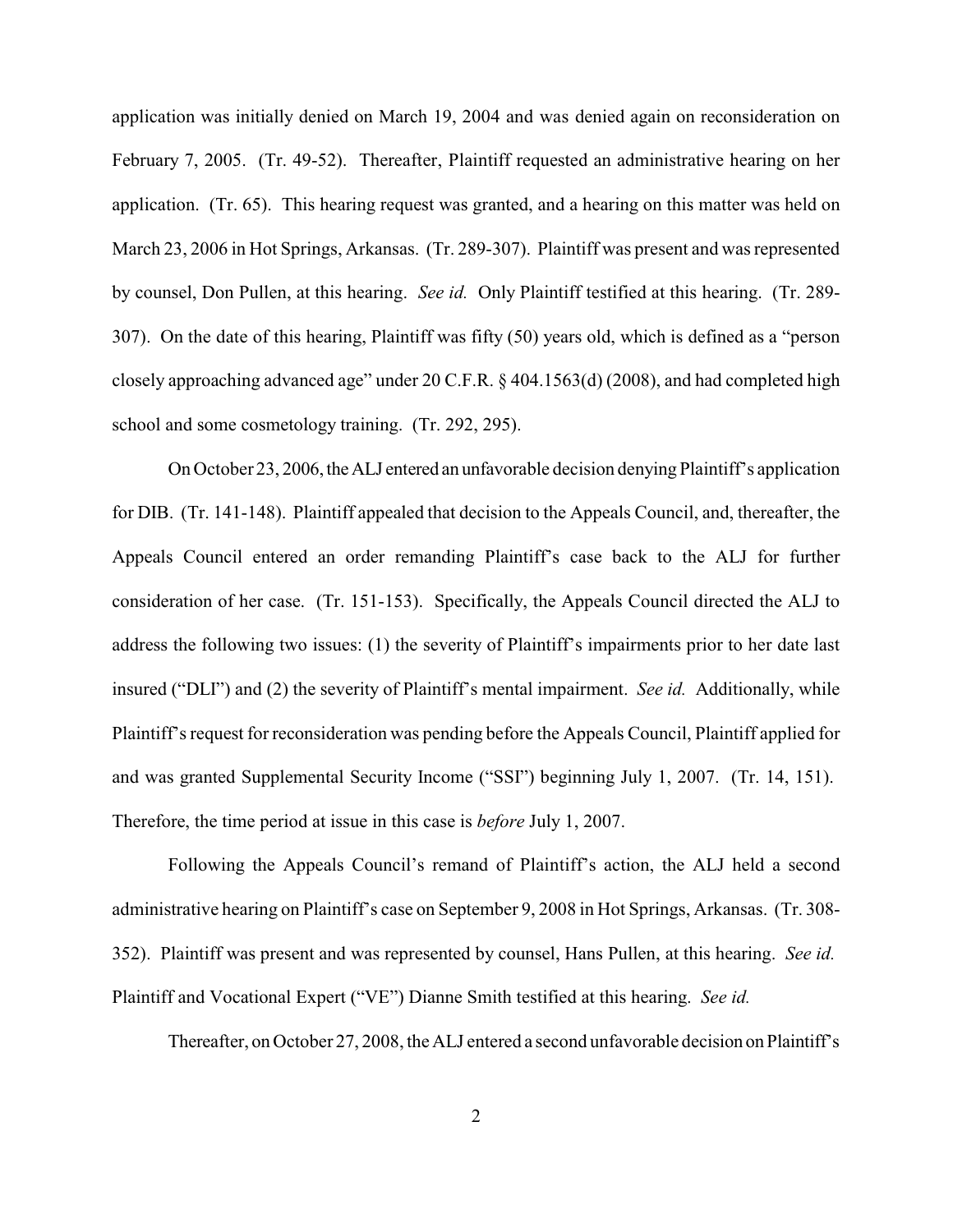application for DIB. (Tr. 14-31). In this decision, the ALJ determined Plaintiff's insured status for DIB expired on December 31, 2003. (Tr. 17, Finding 1). The ALJ determined Plaintiff may have engaged in Substantial Gainful Activity ("SGA") from her alleged onset date through her DLI. (Tr. 17, Finding 2). The ALJ, however, did not further address this issue because, for the reasons provided in his opinion, he found Plaintiff was not disabled. *See id.* The ALJ determined that, during the relevant time period, Plaintiff did not have a severe physical impairment but did have a severe mental impairment. (Tr. 17-19, Finding 3). However, the ALJ also determined Plaintiff did not have an impairment or a combination of impairments listed in, or medically equal to one listed in, the Listing of Impairments in Appendix 1 to Subpart P of Regulations No. 4 ("Listings"). (Tr. 19, Finding 4).

In this decision, the ALJ evaluated Plaintiff's subjective complaints and determined her RFC. (Tr. 19-30). First, the ALJ evaluated Plaintiff's subjective complaints pursuant to the requirements of *Polaski v. Heckler,* 739 F.2d 1320 (8th Cir. 1984) and found her claimed limitations were not fully credible. *See id.* Second, the ALJ determined, based upon this review of Plaintiff's subjective complaints, the hearing testimony, and the evidence in the record, that Plaintiff retained the RFC to perform the full range of medium work. (Tr. 19-30, Finding 5). The full range of medium work includes the following:

Medium work. Medium work involves lifting no more than 50 pounds at a time with frequent lifting or carrying of objects weighing up to 25 pounds. If someone can do medium work, we determine that he or she can also do sedentary or light work.

20 C.F.R. § 404.1567(C).

The ALJ evaluated Plaintiff's Past Relevant Work ("PRW"). (Tr. 31, Finding 6). The ALJ found Plaintiff's PRW included work as a horse farm manager and breeder (skilled, medium). *See*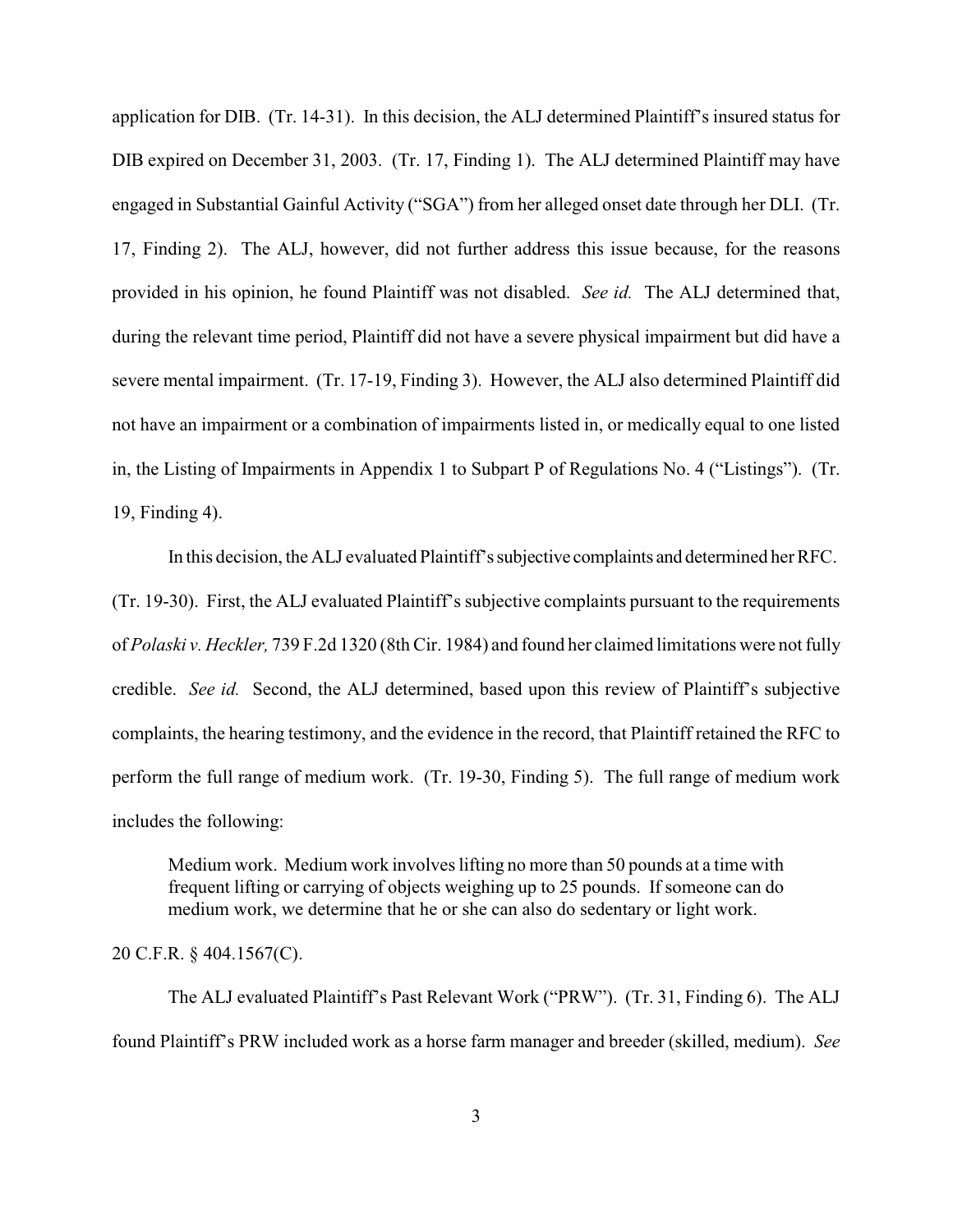*id.* The ALJ determined Plaintiff's RFC did not preclude her from performing that PRW. *See id.*  Based upon that determination, the ALJ found Plaintiff was not under a disability, as defined by the Act, at any time from December 31, 2000 (her alleged onset date) through December 31, 2003 (her DLI). (Tr. 31, Finding 7).

Thereafter, Plaintiff requested that the Appeals Council review the ALJ's unfavorable decision. (Tr. 9-10). *See* 20 C.F.R. § 404.968. On February 27, 2009, the Appeals Council declined to review the ALJ's unfavorable decision. (Tr. 6-8). On April 13, 2010, Plaintiff filed the present appeal. (Doc. No. 1). The parties consented to the jurisdiction of this Court on May 15, 2009. (Doc. No. 4). Both parties have filed appeal briefs. (Doc. Nos. 7-8). This case is now ready for decision.

#### **2. Applicable Law:**

In reviewing this case, this Court is required to determine whether the Commissioner's findings are supported by substantial evidence on the record as a whole. *See* 42 U.S.C. § 405(g) (2006); *Ramirez v. Barnhart,* 292 F.3d 576, 583 (8th Cir. 2002). Substantial evidence is less than a preponderance of the evidence, but it is enough that a reasonable mind would find it adequate to support the Commissioner's decision. *See Johnson v. Apfel,* 240 F.3d 1145, 1147 (8th Cir. 2001). As long as there is substantial evidence in the record that supports the Commissioner's decision, the Court may not reverse it simply because substantial evidence exists in the record that would have supported a contrary outcome or because the Court would have decided the case differently. *See Haley v. Massanari,* 258 F.3d 742, 747 (8th Cir. 2001). If, after reviewing the record, it is possible to draw two inconsistent positions from the evidence and one of those positions represents the findings of the ALJ, the decision of the ALJ must be affirmed. *See Young v. Apfel,* 221 F.3d 1065, 1068 (8th Cir. 2000).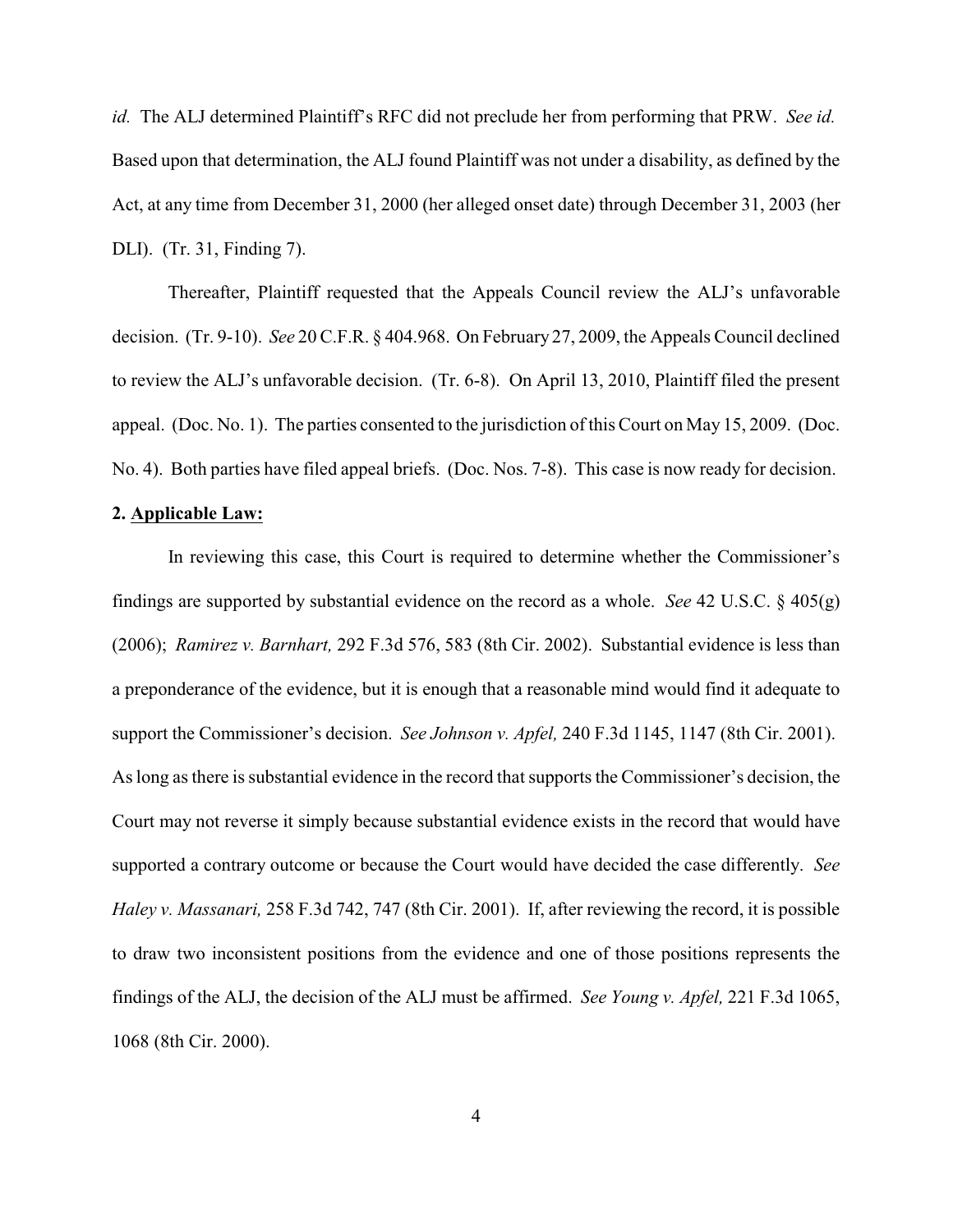It is well established that a claimant for Social Security disability benefits has the burden of proving his or her disability by establishing a physical or mental disability that lasted at least one year and that prevents him or her from engaging in any substantial gainful activity. *See Cox v. Apfel*, 160 F.3d 1203, 1206 (8th Cir. 1998); 42 U.S.C. §§ 423(d)(1)(A), 1382c(a)(3)(A). The Act defines a "physical or mental impairment" as "an impairment that results from anatomical, physiological, or psychological abnormalities which are demonstrable by medically acceptable clinical and laboratory diagnostic techniques." 42 U.S.C. §§ 423(d)(3), 1382(3)(c). A plaintiff must show that his or her disability, not simply his or her impairment, has lasted for at least twelve consecutive months. *See* 42 U.S.C. § 423(d)(1)(A).

To determine whether the adult claimant suffers from a disability, the Commissioner uses the familiar five-step sequential evaluation. He determines: (1) whether the claimant is presently engaged in a "substantial gainful activity"; (2) whether the claimant has a severe impairment that significantly limits the claimant's physical or mental ability to perform basic work activities; (3) whether the claimant has an impairment that meets or equals a presumptively disabling impairment listed in the regulations (if so, the claimant is disabled without regard to age, education, and work experience); (4) whether the claimant has the Residual Functional Capacity (RFC) to perform his or her past relevant work; and (5) if the claimant cannot perform the past work, the burden shifts to the Commissioner to prove that there are other jobs in the national economy that the claimant can perform. *See Cox,* 160 F.3d at 1206; 20 C.F.R. §§ 404.1520(a)-(f). The fact finder only considers the plaintiff's age, education, and work experience in light of his or her RFC if the final stage of this analysis is reached. *See* 20 C.F.R. §§ 404.1520, 416.920 (2003).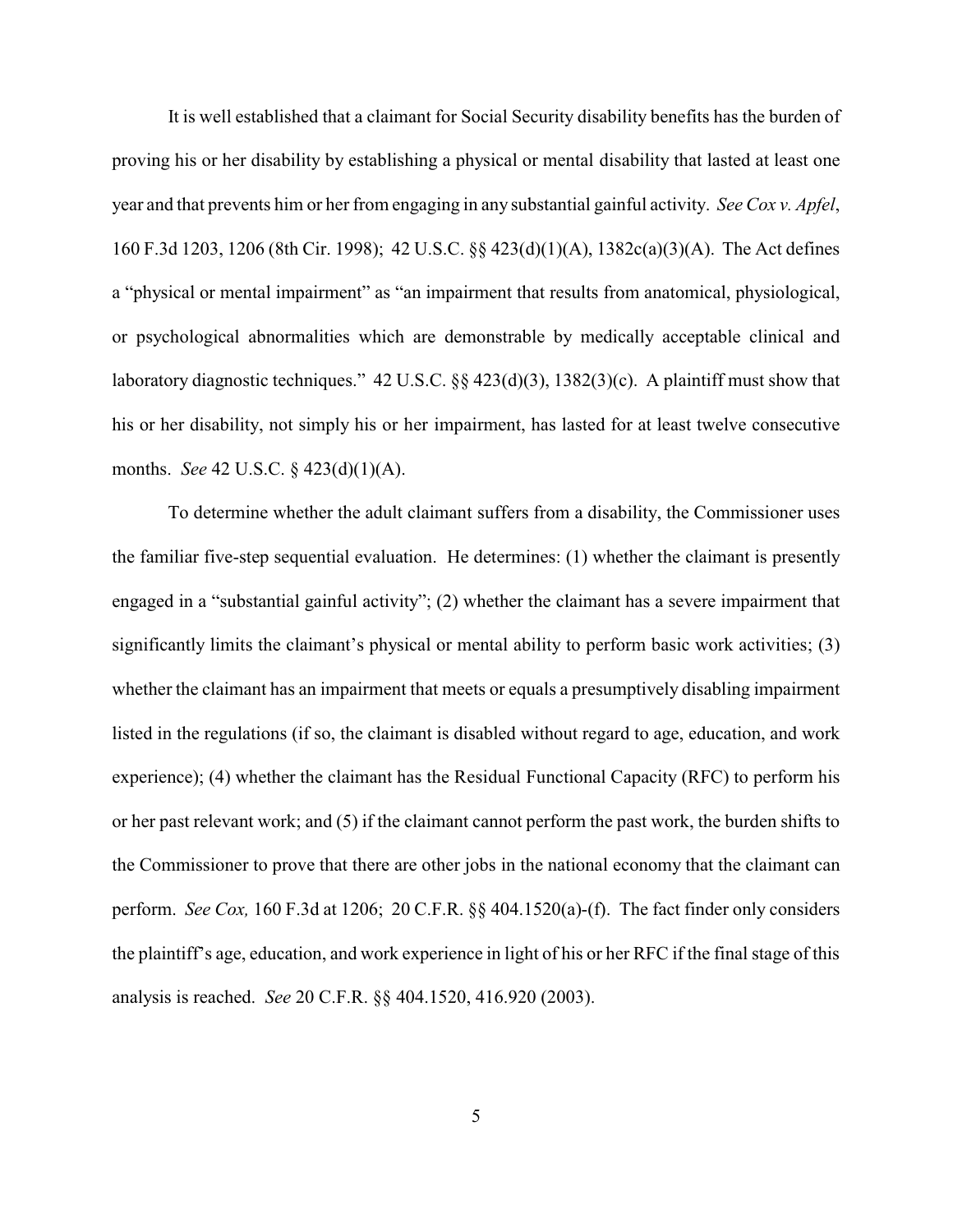#### **3. Discussion:**

Plaintiff brings the present appeal claiming the following: (A) the ALJ improperly found she did not meet the requirements of a Listing; (B) the ALJ improperly evaluated her RFC; and (C) the ALJ erred by giving an improper hypothetical to the VE. (Doc. No. 7, Pages 1-17). In response, Defendant claims the ALJ properly evaluated Plaintiff's impairments prior to her DLI, properly determined she did not satisfy Listing 1.02, properly assessed her chronic fatigue syndrome, properly assessed her RFC, and properly posed his hypothetical to the VE. (Doc. No. 8, Pages 8-19). This Court will address each of Plaintiff's arguments.

#### **A. Listing Determination**

### **1. Chronic Fatigue Syndrome**

Plaintiff claims she suffers from disabling chronic fatigue syndrome or the Epstein-Barr virus. (Doc. No. 7, Pages 7-10). Plaintiff claims this impairment meets the requirements of Listings 1.02 and 1.05. *See id.* Listing 1.02 provides for a disability where a person suffers from a "major dysfunction of a joint(s) due to any cause" and Listing 1.05 provides for a disability where a person suffers from an "amputation (due to any cause)." Plaintiff does not allege she has had an amputation. Thus, this Court will not address whether her impairments meet the requirements of Listing 1.05.

Listing 1.02 requires a showing of the following: a "gross anatomical deformity (e.g., subluxation, contractrue, bony or fibrous ankylosis, instability) and chronic joint pain and stiffness with signs of limitation of motion or other abnormal motion of the affected joint(s), and findings on appropriate medically acceptable imaging of joint space narrowing, bony destruction, or ankylosis of the affected joint(s). . . . " As clearly stated in this Listing, a claimant must have "findings on appropriate medically acceptable imaging of joint space narrowing, bony destruction, or ankylosis of the affected joints." It is Plaintiff's burden to submit this evidence. *See Cox*, 160 F.3d at 1206.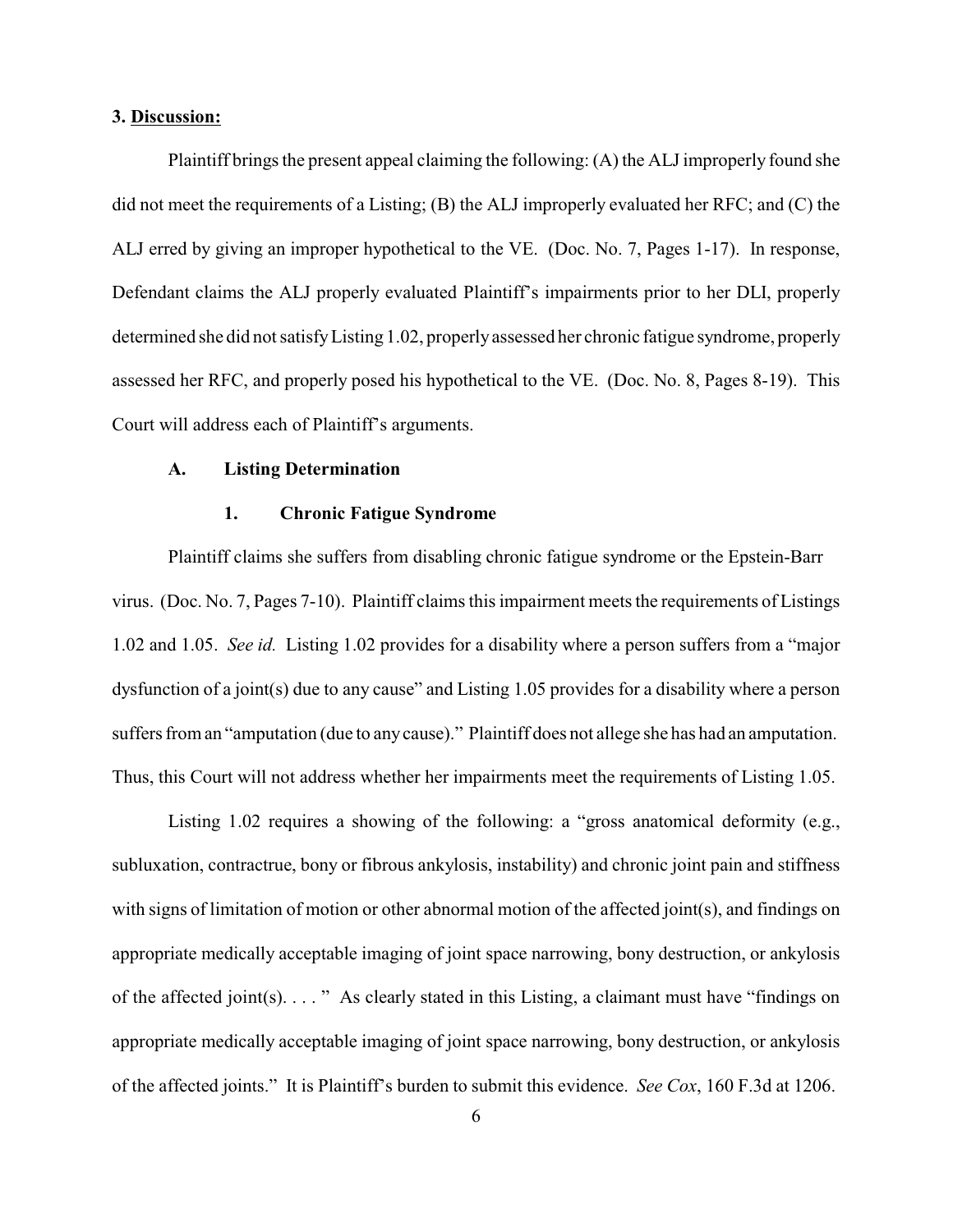*See also Gonzales v. Barnhart,* 465 F.3d 890, 894 (8th Cir. 2006). Plaintiff, however, has not presented any such evidence during the relevant time period. (Doc. No. 7, Pages 7-10). Therefore, this Court cannot find that her alleged impairments meet the requirements of Listing 1.02.<sup>3</sup>

#### **2. Other Impairments**

Further, Plaintiff also claims she has "a combination of impairments equal to a listing." (Doc. No. 7, Pages 6). Plaintiff claims her impairments include not only chronic fatigue syndrome but also include the following: fibromyalgia, a "flutter heart," panic attacks, carpal tunnel in her right arm, and a wire in her left leg. *See id.* at 6-7. Plaintiff does not, however, explain how any of those impairmentssatisfy one ofthe Listings. *See id.* Plaintiff also does not reference anymedical support for her claim that any of her alleged impairments satisfy one of the Listings. *See id.* 

There are over a dozen body systems in the Listings that each contain a number of different medical disorders, and Plaintiff has not even indicated to this Court which of her body systems meets the requirements of the Listings. Plaintiff has the burden of establishing that she meets the requirements of one of the Listings. *See Cox*, 160 F.3d at 1206. Since Plaintiff has not indicated to this Court which Listing or Listings she claims to meet, Plaintiff has not met her burden, and this Court finds that Plaintiff has not established that she meets any of the Listings. *See id. See also Vandenboom,* 421 F.3d at 750 (rejecting "out of hand" the plaintiff's contention that the ALJ failed to consider whether he met Listings 12.02 or 12.05C because the plaintiff provided "no analysis of the relevant law or facts regarding these listings").

<sup>&</sup>lt;sup>3</sup> Under this heading, it also appears Plaintiff argues that the ALJ did not properly evaluate her chronic fatigue syndrome pursuant to SSR 99-2p. (Doc. No. 7, Pages 7-10). Plaintiff extensively recites the requirements for SSR 99-2p in her briefing, but she does not state *how* the ALJ failed to follow the requirements of SSR 99-2p. *See id.* Indeed, Plaintiff even noted chronic fatigue syndrome requires symptoms such as "palpably swollen or tender lymph nodes on physical examination" but does not demonstrate that she has those symptoms. Accordingly, because Plaintiff did not fully brief this issue, this Court rejects this argument "out of hand." *See also Vandenboom v. Barnhart,* 421 F.3d 745, 750 (8th Cir. 2005).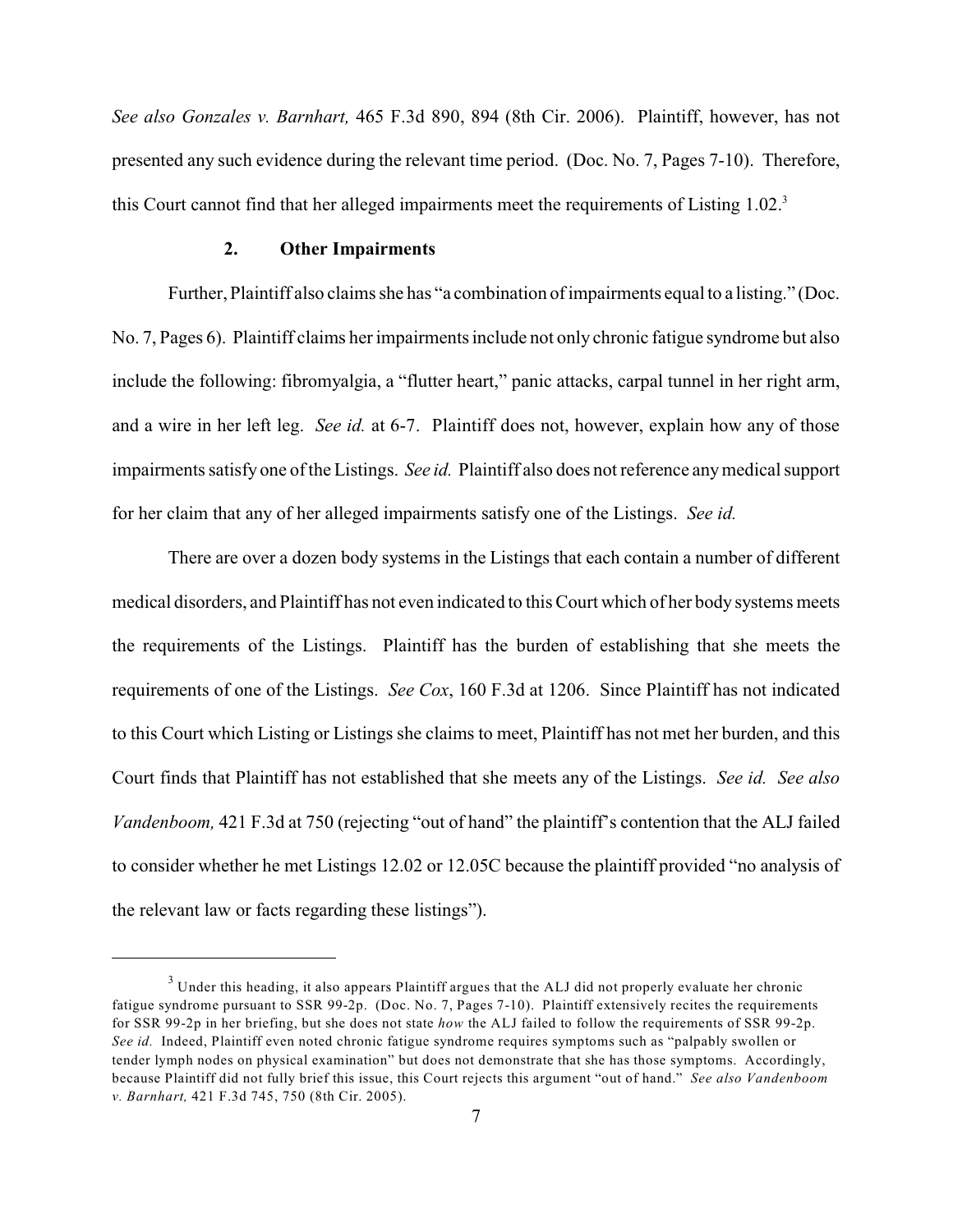#### **B. RFC Determination**

Plaintiff claims the ALJ erred in assessing her RFC. (Doc. No. 7, Pages 11-13). First, Plaintiff claims the ALJ "made vague reference" to her medical records "without indicating which portion of the medical evidence he relied upon in determining Plaintiff's residual functional capacity." *See id.* Second, Plaintiff claims the ALJ erred in assessing her RFC because he failed to consider her "non-exertional limitations" that significantly diminish her RFC. *See id.* Plaintiff argues that her "disabilities are clearly more limited than the ALJ's RFC assessment." *See id.* This Court will address both of these arguments.

As to Plaintiff's first argument that the ALJ only "made vague reference" to her medical records in assessing her RFC, this Court finds Plaintiff's claim entirely meritless. In his eighteenpaged opinion, the ALJ extensively outlined Plaintiff's medical records as well as her alleged impairments. (Tr. 17-31). There is no indication that the ALJ's decision is based upon any "vague reference" to her medical records. Indeed, the ALJ evaluated the medical records from the relevant time period (Tr. 103-115) and based his RFC determination upon those records. Notably, the ALJ found that even though Plaintiff had been diagnosed with fibromyalgia and fatigue in May of 2000, there were no objective clinical findings supporting that diagnosis. (Tr. 18-19). The ALJ also found that even though Plaintiff was diagnosed with lymphadenopathy, there was "no documentation of subsequent examinations that revealed the cause of the enlarged lymph node or any other abnormalities consistent with a diagnosis of lymphadenopathy." (Tr. 19).

As to Plaintiff's second argument regarding her nonexertional limitations, this Court also finds that argument is meritless. Based upon this Court's review of the ALJ's opinion in this matter, the ALJ outlined and considered Plaintiff's alleged impairments (Tr. 19) and accounted for those impairments when he determined her RFC. (Tr. 19-32). Thus, this Court finds the ALJ did not err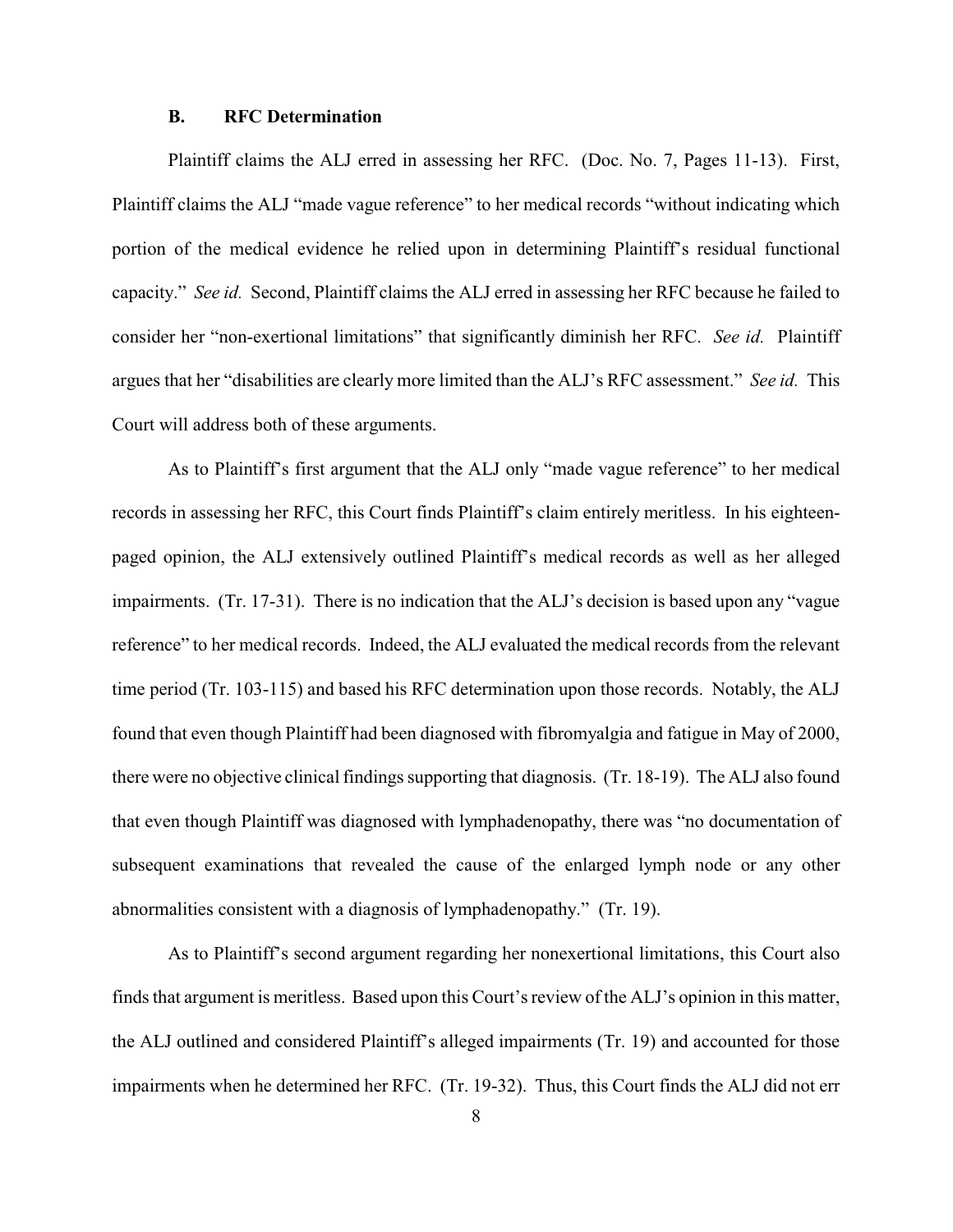in considering Plaintiff's "nonexertional limitations."<sup>4</sup>

#### **C. The ALJ's Hypothetical to the VE**

Plaintiff claims the ALJ erred by not including her chronic fatigue syndrome in his hypothetical to the VE. (Doc. No. 7, Page 13-15). In support of her argument that her chronic fatigue syndrome should have been included in that hypothetical and in support of her argument that she suffered from chronic fatigue syndrome during the relevant time period, Plaintiff only cites to her testimony at the administrative hearing on September 9, 2008 and *does not cite to any medical records*. *See id.* Indeed, Plaintiff's medical records from the relevant time period do not establish she suffered from chronic fatigue syndrome. (Tr. 103-115). Therefore, her only support for her alleged chronic fatigue syndrome comes from her testimony at the administrative hearing.

In his opinion, the ALJ reviewed Plaintiff's testimony at the administrative hearing regarding her chronic fatigue syndrome, and after analyzing that testimony light of the *Polaski* factors, found it was not credible to the extent she alleged.<sup>5</sup> (Tr. 24-26). After finding Plaintiff's testimony regarding her chronic fatigue syndrome was not entirely credible, the ALJ posed his hypothetical to the VE. (Tr. 341-352). That hypothetical only included those limitations the ALJ found credible and did not include her alleged limitations from her chronic fatigue syndrome. *See id.* The ALJ, however, was not required to include Plaintiff's alleged limitations from her chronic fatigue syndrome. Instead, the ALJ need only include those limitations he found supported by the record.

<sup>&</sup>lt;sup>4</sup> It appears Plaintiff also argues that the ALJ erred in assessing her RFC because he failed to fully consider her degenerative joint disease ("DJD") in her knees. (Doc. No. 7, Page 12). Plaintiff, however, *did not cite to any medical records* from the relevant time period of December of 2000 to December of 2003 establishing she suffered from DJD in her knees. *See id.* Further, this Court has reviewed Plaintiff's medical records from the relevant time period and finds no such evidence. (Tr. 103-115). Accordingly, this Court finds this argument is also without merit.

 $<sup>5</sup>$  Plaintiff has not raised the issue of whether the ALJ properly evaluated her subjective complaints in</sup> accordance with *Polaski*. (Doc. No. 7). This Court, however, after reviewing the ALJ's opinion dated October 27, 2008 finds no error with that evaluation.